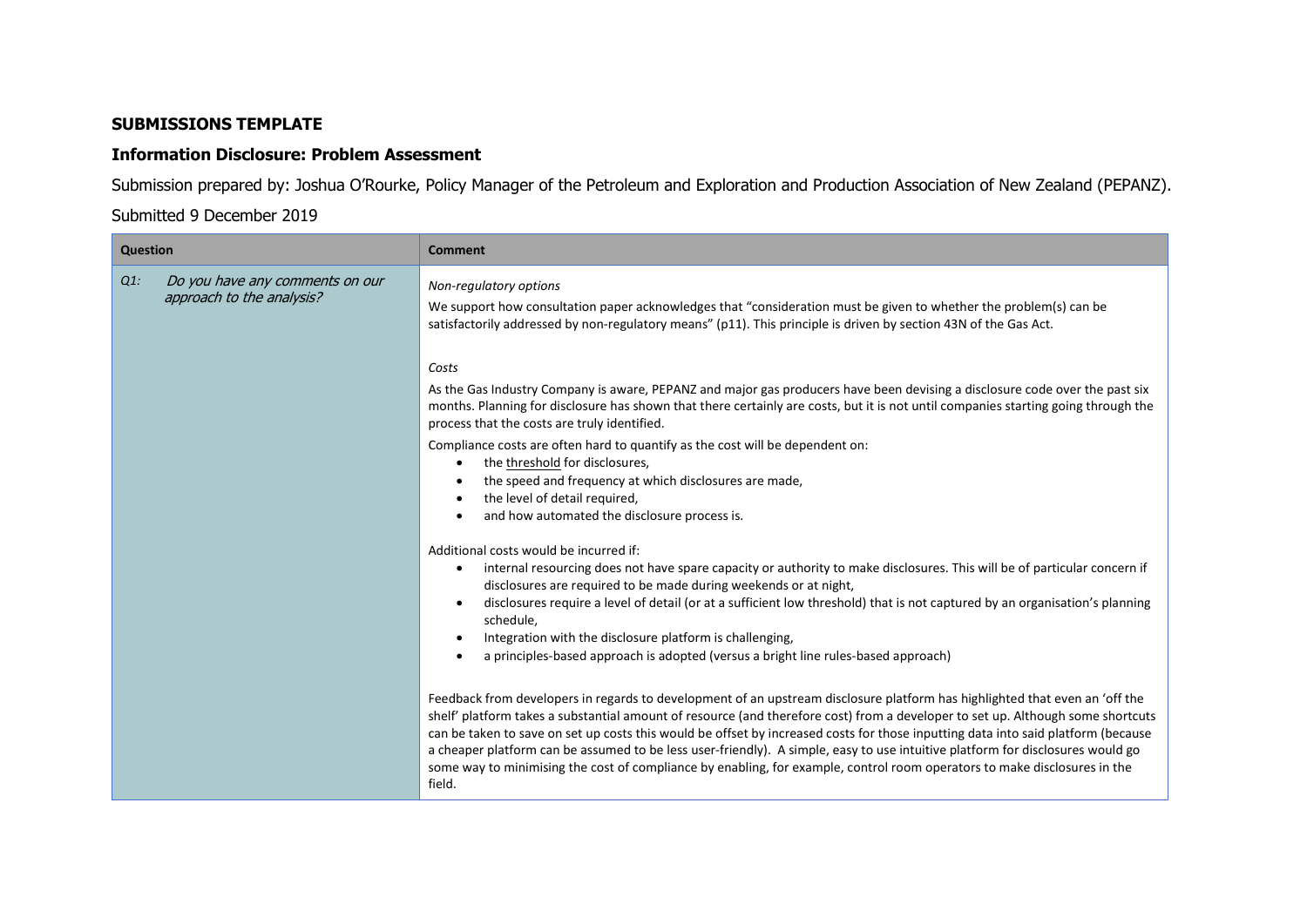| $Q2$ : | Have we identified all of the relevant<br>information elements in this list?                                                                                                                                                                       | It is essential to distinguish between information which may be critical to the functioning of the market, and other information<br>which may simply be commercial interest to a competitor. With that framing in mind, outage information is indeed important<br>for a well-functioning market because it allows others to plan in advance, and also informs the market about the likely duration<br>and size of an outage that has occurred.<br>By contrast, some information is not essential and is more of general commercial interest but not appropriate or necessary for a<br>functioning market, particularly:<br>price and volume information,<br>storage facilities injection information, and<br>major users' consumption forecasts.<br>$\bullet$                                                                                                                                                                                                                                                                                                                                                                                                                                                                                                                                                                                                                                                                                                                                                                                                                                                                                                                                                                                                                                                                                                                                                                                                                                                                                                                                                                                                                                                                                                                                                                                                                                                                                                                                                                                                                                                                                                                                                                                                                                                     |
|--------|----------------------------------------------------------------------------------------------------------------------------------------------------------------------------------------------------------------------------------------------------|-------------------------------------------------------------------------------------------------------------------------------------------------------------------------------------------------------------------------------------------------------------------------------------------------------------------------------------------------------------------------------------------------------------------------------------------------------------------------------------------------------------------------------------------------------------------------------------------------------------------------------------------------------------------------------------------------------------------------------------------------------------------------------------------------------------------------------------------------------------------------------------------------------------------------------------------------------------------------------------------------------------------------------------------------------------------------------------------------------------------------------------------------------------------------------------------------------------------------------------------------------------------------------------------------------------------------------------------------------------------------------------------------------------------------------------------------------------------------------------------------------------------------------------------------------------------------------------------------------------------------------------------------------------------------------------------------------------------------------------------------------------------------------------------------------------------------------------------------------------------------------------------------------------------------------------------------------------------------------------------------------------------------------------------------------------------------------------------------------------------------------------------------------------------------------------------------------------------------------------------------------------------------------------------------------------------------------------------------------------------------------------------------------------------------------------------------------------------------------------------------------------------------------------------------------------------------------------------------------------------------------------------------------------------------------------------------------------------------------------------------------------------------------------------------------------------|
| $Q3$ : | Do you agree with our assessment for<br>gas production outage information?<br>Have we missed aspects of the issue or<br>are there parts that have not been<br>described correctly? Please include<br>details and any examples in your<br>response. | The current consultation paper states that the earlier Options Paper "commented that both planned and unplanned<br>1.<br>outage information is generally not disclosed publicly." This statement must be considered alongside the remarks on page<br>11 which describe the process that PEPANZ, alongside OMV, Todd Energy, Greymouth Gas, Beach Energy and Flex Gas<br>have established to devise an upstream/storage gas outage disclosure code. This code is being developed to promote<br>consistent and timely disclosure of outage information, and is informed by the view that outage information can be<br>important for the wider energy and petrochemical sector.<br>We support a voluntary, industry-led option because it is a simple and low cost solution, and can be amended with ease<br>2.<br>over time to ensure the framework is achieving the intended purpose. Gas producers have a strong interest in the<br>framework being satisfactory to gas users and other stakeholders, fully aware that a regulatory intervention sits there as<br>an option if a voluntary solution is not working. It is our intention to see producer accede to this code in the near future<br>and to hold an independent review after 12 months to assess its performance. We consider it most appropriate, and in<br>line with the spirit of the Gas Act, to give this voluntary framework some time to be judged on its effectiveness, and not to<br>recommend regulations in advance of that.<br>3.<br>We respond to the paragraphs on page 18 of the consultation document, which say:<br>PEPANZ's submission noted that upstream parties' knowledge of outages across the upstream sector can enable<br>coordination of plant maintenance. Similarly, OMV remarked that outage information regarding other producers<br>may assist its own outage and contingency planning. Potential benefits of this coordination include improved<br>scheduling of the workforce involved in planned outage projects and the ability to stagger planned outage projects<br>between fields so that multiple fields are not out at the same time.<br>These submissions indicate that there may be some efficiency benefits to upstream parties from knowing the<br>timetables for each other's planned outages. It follows that the absence of this information may mean that parties<br>operations are less efficient than they otherwise could be.<br>The emboldened point above appears to be based on a misinterpretation of PEPANZ's submission. PEPANZ, in remarking<br>4.<br>about how outage disclosure "can enable coordination of plant maintenance", was attempting to acknowledge that<br>downstream plant maintenance could be coordinated with upstream outages. We concur with OMV's point that upstream |